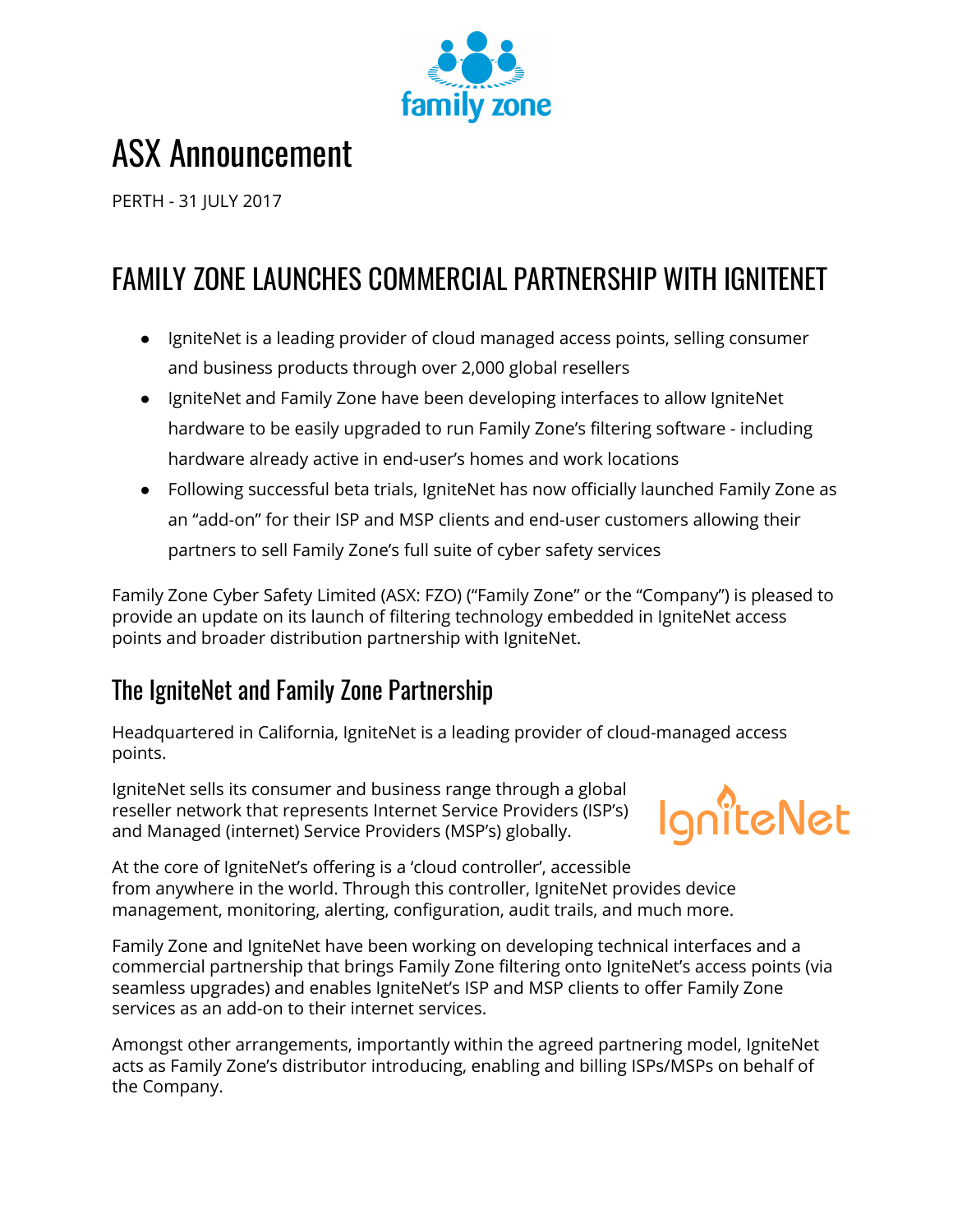

## Commercial Launch

The parties are please to confirm that following successful beta trials, Family Zone technology is now available to IgniteNet distributors and end-user customers globally.

This commercial partnership allows Family Zone and IgniteNet to target:

- ISPs with large residential customers seeking to protect their kids at home and away;
- Educational institutions needing to comply with local regulations and manage duty of care; and
- Enterprise WiFi and hotspot providers seeking the advanced networking and policy management features.



Importantly, with the ability of IgniteNet's platform to upgrade installed hardware, this partnership allows the parties to target both new and existing end-users of IgniteNet products.

Family Zone Managing Director, Tim Levy, said:

*"Embedding Family Zone in partner WiFi devices is an exciting next step in demonstrating the opportunity for providers of network access and hardware to participate in our eco-system solution to cyber safety. We are delighted to be working with the tremendous team at IgniteNet to take this new commercial concept to the internet market of the USA and beyond."*

Harold Bledsoe, President of IgniteNet, said:

*We are really excited about Family Zone integration into our growing application marketplace. It opens up new opportunities for our ISP customers to offer a comprehensive cyber safety application to their subscriber base. Applications like these and others in our marketplace not only add tremendous value to subscribers, but they also give ISPs additional revenue streams and let them stay competitive in the market."*

### **Background**

Family Zone has developed a world's first ecosystem approach to cyber safety, creating technology that can be deployed into telco networks, on user smart devices and additionally embedded into access points and routers.

This innovative strategy creates exciting market opportunities for providers of networking and internet access.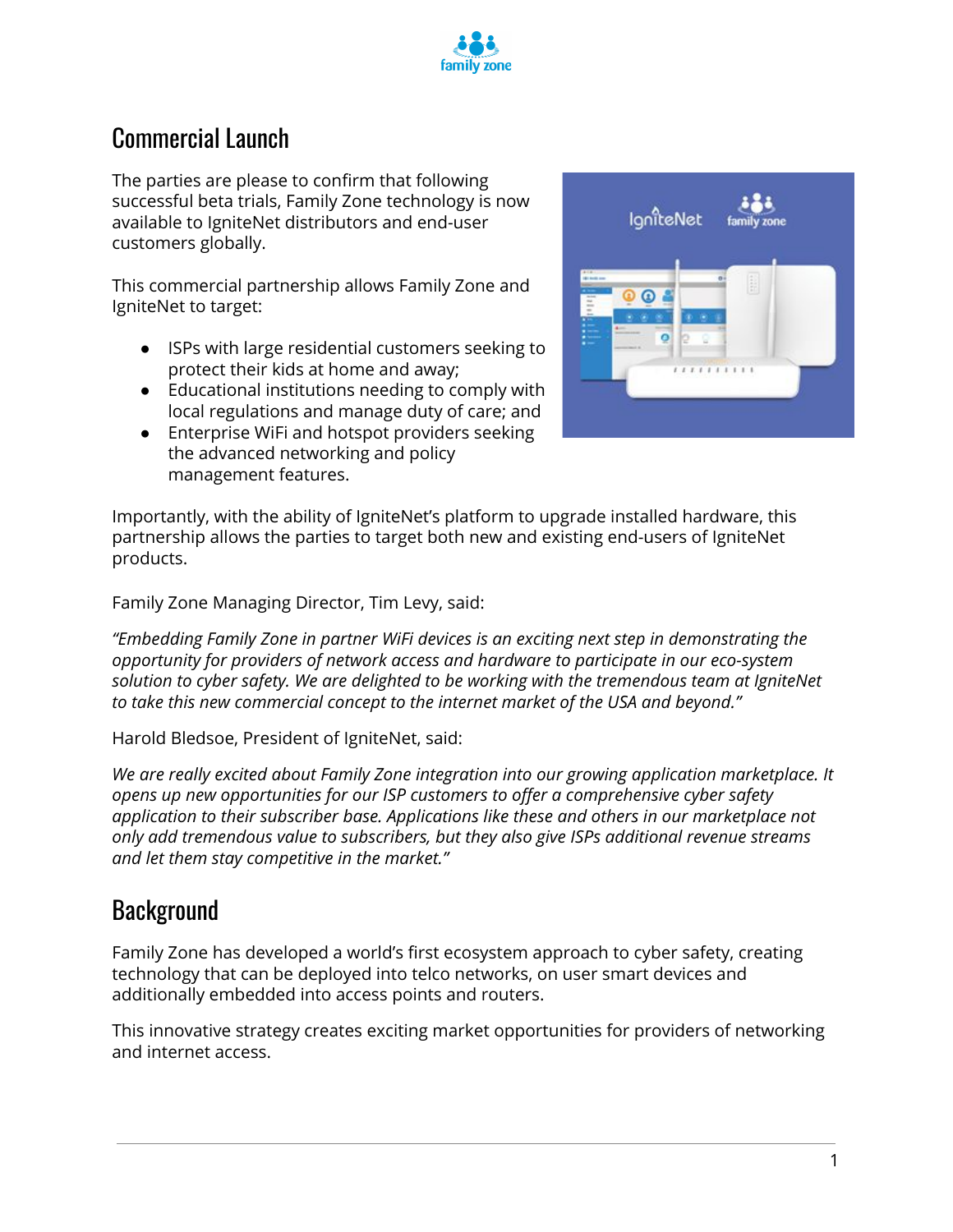

These "access providers" become sales partners for Family Zone and can immediately upsell their products and services as "Family Zone ready".

### The Family Zone eco-system creates exciting market opportunities for providers of networking and internet access

This synergistic relationship offers tangible and incremental value to each party in the chain, a key characteristic to ensure ongoing commitment and focus.

A summary of this value creation specifically with respect to IgniteNet is set out below:

#### **Family Zone**

- ✓ No need to sell hardware
- ✓ Increase customer activations via IgniteNet global reseller community
- ✓ International sales not limited by current Family Zone Box certifications
- ✓ Low cost of customer acquisition
- ✓ Telco billing & integration managed by IgniteNet

#### **IgniteNet**

- ✓ Further differentiate their reseller offering in a competitive market
- ✓ Earn additional revenue from Family Zone
- ✓ Drive additional gateway sales through their reseller network

#### **Resellers (ISPs and MSPs)**

- ✓ No need to invest in additional hardware to deploy Family Zone
- ✓ Fast time to market
- ✓ New revenue stream
- ✓ Differentiation of their home internet offering (not just about speed/data)
- ✓ Create positive brand awareness

#### **End Users**

- ✓ No need to purchase the Family Zone Box for a safe home network
- ✓ Billing managed via their existing reseller relationship
- ✓ Option to avail of additional Family Zone services such as Company's Cyber Experts
- $\checkmark$  Beyond the home, can download the Family Zone App to keep kids safe outside